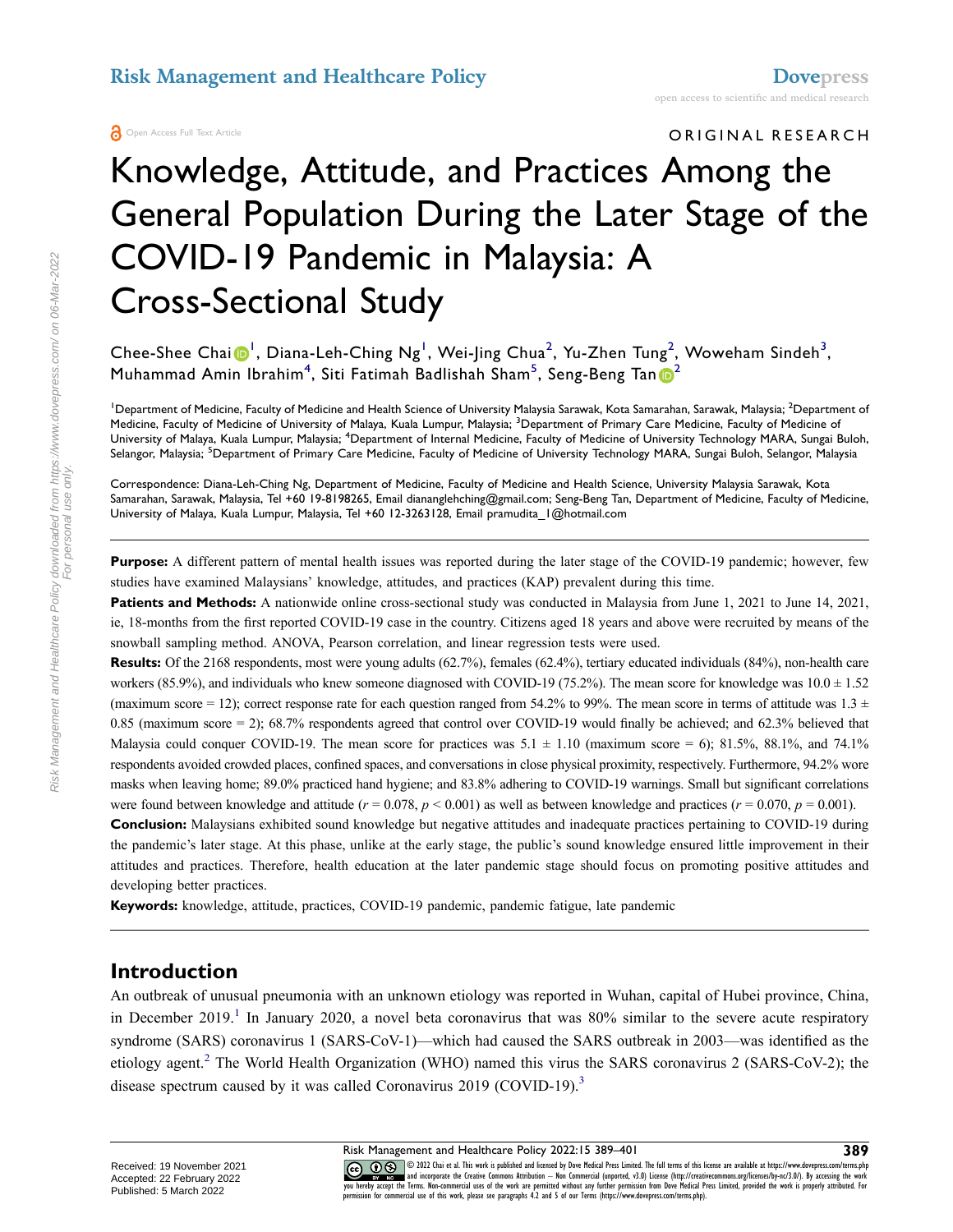<span id="page-1-1"></span><span id="page-1-0"></span>Human-to-human transmission of SARS-CoV-2 occurred easily via respiratory droplets, direct contact, fomites, and aerosols.<sup>4,[5](#page-11-4)</sup> Because of the global society's extensive air, sea, and land mobility, SARS-CoV-2 spread rapidly from Asia to Europe, North America, Africa, and South America.<sup>[6](#page-11-5)</sup> In March 2020, the WHO declared COVID-19 a global public health emergency and pandemic.<sup>[7,](#page-11-6)[8](#page-11-7)</sup> As of July 27, 2021, 195 million people had been infected with COVID-19 worldwide, of which there had been 4.1 million attributable deaths.<sup>[9](#page-11-8)</sup>

<span id="page-1-6"></span><span id="page-1-5"></span><span id="page-1-4"></span><span id="page-1-2"></span>Malaysia reported its first COVID-19 case in January 2020.<sup>[10](#page-11-9)</sup> As a part of the preventive measures under the latest COVID-19 norms, Malaysians were instructed to avoid the "3Cs," ie, *Crowded* places, *Confined* spaces, and *Closed* conversation, and practice the "3Ws," namely, *Wear* a mask, *Wash* hands, and heed COVID-19 *Warnings*. [11](#page-11-10) A lockdown called the "Movement Control Order" (MCO) was also implemented to break the COVID-19 chain and avoid overwhelming the nation's healthcare system.<sup>[12](#page-11-11)</sup> The first MCO (1.0) involved a nationwide lockdown from March 18, 2020 to May 3, 2020, which ensured the reduction of daily new COVID-19 cases to single-digit numbers. The second (2.0) and third (3.0) MCOs, which involved lockdowns in some states reporting many COVID-19 cases, were implemented on January 11, 2021 and April 16, 2021, respectively. Following a surge to an average of 7653 new cases and 71 deaths daily for a week, the fourth MCO (4.0), also involving a nationwide lockdown, was implemented on June 1, 2021.<sup>[9](#page-11-8)</sup>

<span id="page-1-9"></span><span id="page-1-8"></span><span id="page-1-7"></span><span id="page-1-3"></span>Surveys based on knowledge, attitude, and practices (KAP) seek to determine what is known (knowledge), what is believed (attitude), and what is being done (practiced) by a certain population in terms of a specific topic of interest.<sup>[13](#page-11-12)</sup> People's knowledge is usually assessed to determine the degree to which the community's knowledge is consistent with the biomedical concepts.[14](#page-11-13) Attitude examines the predispositions toward thinking, feeling, and acting about a particular object.[15](#page-11-14) Therefore, it involves complex interactions between beliefs, feelings, and values. Practices refer to various health measures taken to prevent the disease. Previous studies have found that knowledge, attitude, and risk perceptions toward infectious diseases significantly correlate with protective behaviors.<sup>[16,](#page-11-15)[17](#page-11-16)</sup> In turn, these behaviors play vital roles in the prevention and control of infectious diseases.[18](#page-11-17) The lessons learned from the SARS epidemic suggested that knowledge on and attitudes toward infectious diseases can also be associated with feelings of panic and anxiety, which further complicates attempts to prevent the spread of the disease.<sup>19</sup>

<span id="page-1-13"></span><span id="page-1-12"></span><span id="page-1-11"></span><span id="page-1-10"></span>Different public mental health patterns, including burnout, grief, and anxiety, have been reported in the later COVID-19 pandemic stage;<sup>[20](#page-11-19)</sup> however, Malaysians do not possess sufficient knowledge on KAP because the existing COVID-19 KAP studies had been conducted in the early pandemic stage. Therefore, this study, which was conducted 18-months from the first reported COVID-19 case in the country, sought to determine Malaysians' KAP during MCO 4.0. It was postulated that the surge in the COVID-19 cases during the later pandemic stage was possibly because of poor public attitudes and practices.

#### **Materials and Methods**

#### Study Design and Patients

An online nationwide cross-sectional study was conducted in Malaysia from June 1, 2021 to June 14, 2021. The study comprised Malaysian citizens aged 18 years and older, all of whom were residing in the country during the study. Furthermore, individuals unable to read in English and Malay were excluded from the study. The calculated sample size comprised 470 participants, taking a precision of 5% and an expected good knowledge prevalence of  $77.2\%$ <sup>[21,](#page-11-20)[22](#page-11-21)</sup>

<span id="page-1-14"></span>The primary study objective was to determine the KAP of the general population during the later COVID-19 pandemic stage in Malaysia. The correlations between each component of the respondents' KAP were also investigated, and the socio-demographic determinants of a better KAP were explored as the secondary objective. Ethics approval was obtained from the Medical Research and Ethics Committee of the University Malaya Medical Center (MECID. No: 2021531–10185). Online written informed consent was obtained from all participants before the commencement of the study. This study was conducted in accordance with the Declaration of Helsinki.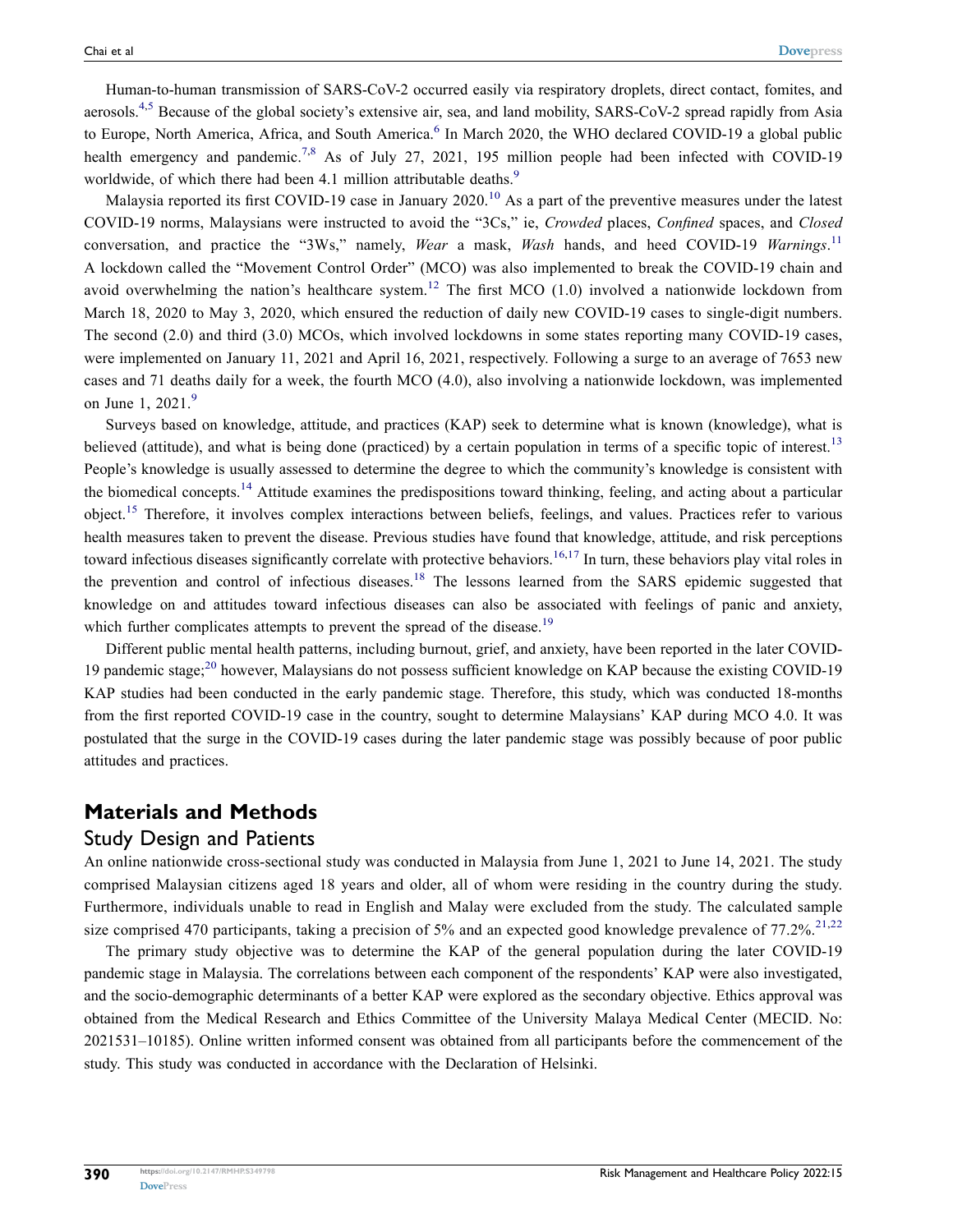#### Procedure

Due to the COVID-19 pandemic, a web-based survey—as opposed to an offline one—was conducted for the purpose of data collection. Respondents were recruited through advertisements and surveys posted on the mobile WhatsApp platform; they were asked to complete an online consent form after confirming that they had understood the purpose, risks, and benefits of the study. The anonymous self-administered online questionnaire was administered in English and Malay, and was completed in approximately 10–15 minutes. No incentives were offered for completing the questionnaire.

<span id="page-2-0"></span>The online questionnaire comprised two parts, namely, the socio-demographic characteristics and respondents' KAP with regard to COVID-19. The socio-demographic characteristics included age group, gender, marital status, region of residence, household income, education level, occupation, whether the respondents were healthcare workers, and whether the respondents knew someone who had been diagnosed with COVID-19. The age groups were divided into 18–40 years (young adults), 41–60 years (middle-aged adults), and over 60 years (elderly).<sup>[23](#page-11-22)</sup> The regions of residence were classified as the Central region (Selangor, Kuala Lumpur, and Putrajaya); the Southern region (Johor, Melaka, and Negeri Sembilan); the Northern region (Perak, Penang, Kedah and Perlis); the East Coast (Pahang, Kelantan, and Terengganu); and Borneo Island (Sabah, Sarawak, and Labuan). Household income was categorized in terms of B40 as the lowest  $40\%$  ( $\leq$  RM 6200/month); M40 as the middle  $40\%$  ( $>$  RM 6200–RM 13,000/month); and T20 ( $>$  RM 13,000/month) as the top 20% of family income in Malaysia.<sup>[24](#page-11-23)</sup>

<span id="page-2-1"></span>The KAP of the respondents with regard to COVID-19 was assessed by means of a questionnaire developed by Zhong et al.<sup>[25](#page-11-24)</sup> The original questionnaire comprised 16 questions on COVID-19; 12 of these questions gauged the respondents' knowledge, two determined their attitudes, and two explored their practices pertaining to COVID-19. Of the 12 knowledge questions, four, three, and five questions were regarding clinical presentations, transmission modes, and COVID-19 prevention and control, respectively. The response options for these questions were "true", "false", and "unsure". Respondents scored one point for correct answers and zero points for incorrect ones. The Cronbach's alpha of the questionnaire ranged from 0.66 to 0.71.<sup>[22,](#page-11-21)[25](#page-11-24)</sup> The two attitude questions pertained to respondents' opinions on the humans' final control over COVID-19 and respondents' confidence levels with regard to eradicating the virus. The country in the questions was changed from China to Malaysia in order to adopt for Malaysian population. The response options for the attitude questions were "yes," "no," and "unsure"; participants scored one point for "yes" and zero points for "unsure." The two questions on practices were modified and adapted to six questions reflecting norms pertaining to the 3*C*s and 3*W*s in Malaysia. Respondents were asked if they had practiced the 3*C*s, ie, *Crowded* places, *Confined* spaces, and conversations in *Close* proximity, and the 3*W*s, which include *Wearing* a mask, *Washing* hands, and adhering to COVID-19 *Warnings*, during the few days before MCO 4.0. The response options were "yes" and "no"; participants scored zero points upon responding with "yes" for questions based on the 3*C*s and one point for responding with "yes" for those pertaining to the 3*W*s, and vice-versa for the "no" answers. The maximum scores for knowledge, attitude, and practices were 12, 2, and 6, respectively, with higher scores indicating a better KAP with regard to COVID-19. A cut-off score of 90% or more on the desired answers indicated a good correct-response rate for each question.<sup>[25](#page-11-24)</sup>

#### <span id="page-2-2"></span>Statistical Analysis

<span id="page-2-3"></span>Results for the continuous variables were expressed as mean  $\pm$  standard deviation (SD) or as the median with an interquartile range. The results for the categorical variables were expressed as percentages. The differences between the groups for the continuous variables were compared by means of an independent *t*-test or a Mann–Whitney *U*-test when comparing two groups. The differences between the groups for the continuous data were compared using a one-way ANOVA test or a Kruskal–Wallis *H*-test when comparing more than two groups. A Tukey's test was used for the posthoc analysis for the one-way ANOVA test, whereas the Dunn's procedure with a Bonferroni adjustment was used for the Kruskal–Wallis *H-*test. The correlations for the continuous variables were calculated using Pearson or Spearman correlation tests. The correlation coefficient (*r*) was defined as weak (0.10–0.29), medium (0.30–0.49), or strong  $(\geq 0.50)$  based on Cohen classification.<sup>26</sup> Multivariate analyses were performed using linear regression wherein a twosided *p*-value of less than 0.05 was considered significant. Statistical analyses were performed using the Statistical Package for the Social Sciences software package (IBM SPSS Statistic 25.0, SPSS Inc, Chicago, IL, USA).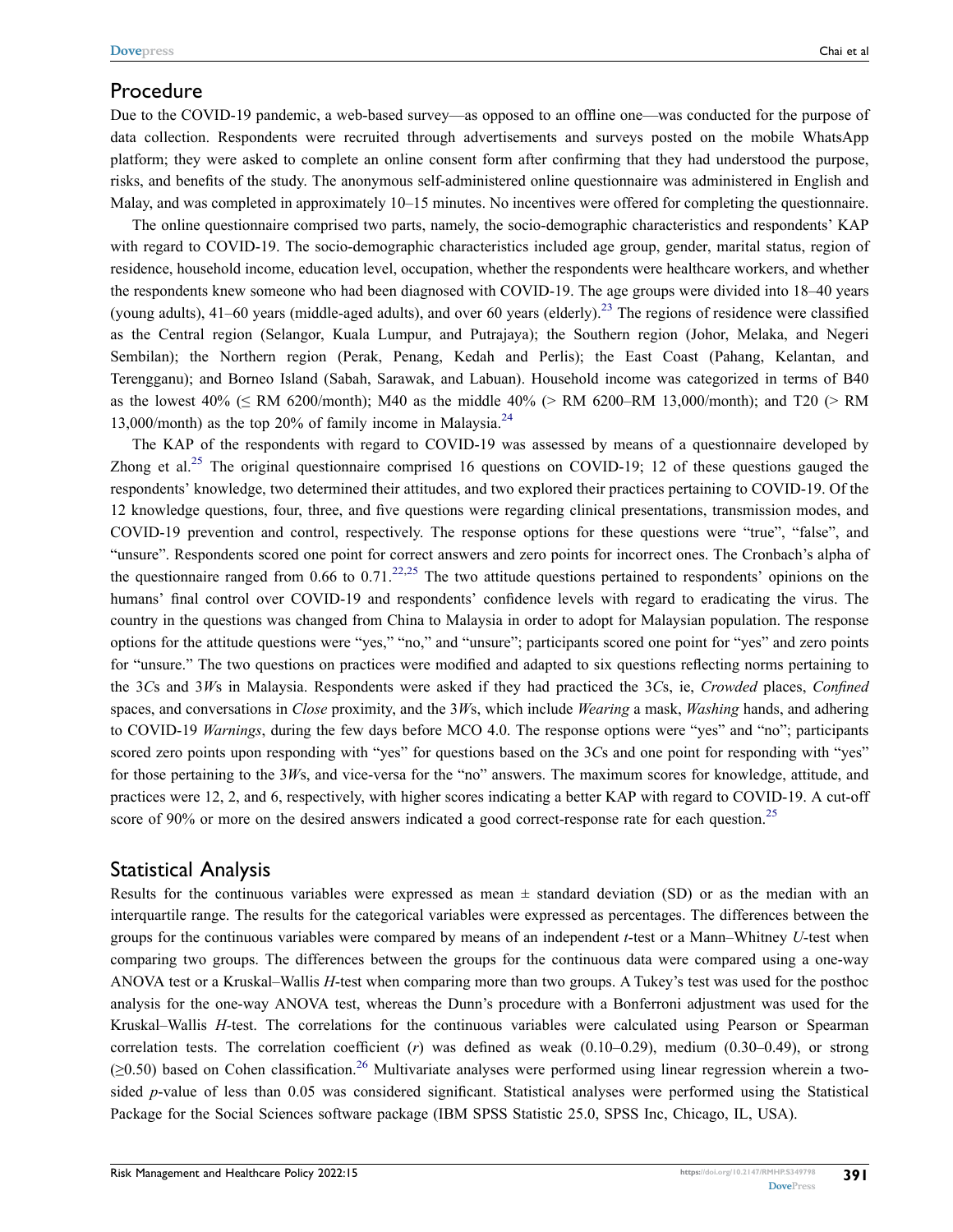# **Results**

# Socio-Demographic Characteristics of Respondents

Of the 2213 survey responses received, 2186 (98.8%) respondents agreed to participate in the study. Following the exclusion of 18 respondents who were below 18 years of age, the final sample comprised 2168 respondents [\(Table 1\)](#page-4-0). The majority of respondents were aged 18–40 years (62.7%); females (62.4%); tertiary-educated individuals (84.0%); non-healthcare workers (85.9%); and individuals who knew someone diagnosed with COVID-19 (75.2%). The proportions of single (45.8%) and married (50.7%) respondents were similar. The household-income respondent composition was similar to nationwide reports, ie, 49.1%, 34.8%, and 16.1% respondents belonged to the B40, M40, and T20 categories, respectively. The majority of respondents were still employed; most of these respondents were working in the public (28.1%) or private (28.1%) sectors. The highest number of respondents (40.8%) hailed from the Central region, followed by Borneo Island (33.9%), the East Coast (11.6%), the Northern region (7.9%), and the Southern region (5.8%).

# Knowledge Regarding COVID-19

The mean score for the 12 knowledge questions was  $10.0 \pm 1.52$ , with the rate of correct responses for each question ranging from 54.2% (K2) to 99.0% (K12) [\(Table 2](#page-5-0)). All questions had correct response rates of 90% or more, except for K2 (54.2%), K4 (70.7%), K5 (59.3%), K6 (87.4%), K7 (88.0%), and K8 (69.1%). The percentages of questions with good correct-response rates were 50.0% (2/4) and 80% (4/5) for the clinical-presentation questions and prevention-andcontrol questions, respectively. None of the transmission-route questions had good correct-response rates.

Mean knowledge differed significantly in terms of age group, region of residence, household income, education level, occupation, whether respondents were healthcare workers, and whether respondents knew someone diagnosed with COVID-19 (with  $p \le 0.001$  for all) [\(Table 3\)](#page-6-0). Respondents who were above 60 years of age, tertiary-educated individuals, or healthcare workers, together with those who knew someone diagnosed with COVID-19 (especially friends and colleagues), had significantly higher mean knowledge scores than their comparison group. The T20 and M40 household-income brackets had significantly higher mean knowledge scores compared to the B40 household income bracket ( $p < 0.001$  for both). The mean knowledge scores for the respondents from the Central and Northern regions were significantly higher than for the respondents from Borneo Island ( $p = 0.001$  and  $p = 0.011$ , respectively). The retired respondents had significantly higher mean knowledge scores than respondents working in the private sector  $(p = 0.009)$ , students  $(p = 0.019)$ , and the unemployed  $(p < 0.001)$ . Furthermore, respondents working in the public sector had significantly higher mean knowledge scores than the unemployed ( $p = 0.009$ ).

# Attitude Toward COVID-19

The mean score for the two attitude questions was  $1.3 \pm 0.85$ ; 68.7% respondents agreed that COVID-19 would finally be controlled successfully, and 62.3% were confident that Malaysia could win the battle against COVID-19.

The mean attitudes differed significantly by age group, marital status, region of residence, occupation, and whether the respondent knew someone diagnosed with COVID-19 (*p* < 0.001–0.003). Respondents who knew someone diagnosed with COVID-19 (especially family and relatives) had significantly higher mean attitude scores than those who did not. The mean attitude score was significantly higher among married respondents compared to the scores obtained by those who were unmarried  $(p = 0.001)$ . Moreover, the scores were significantly higher among East Coast respondents compared to the scores obtained by those from the rest of the country  $(p < 0.001 - 0.015)$ . Respondents over 60 years of age and as well as those in the age-range of 41–60 years had significantly higher mean attitude scores than respondents aged 18–40 years ( $p = 0.039$  and  $p = 0.001$ , respectively). Respondents working in the public sector, the self-employed, and the retired had significantly higher mean attitude scores than those working in the private sector  $(p < 0.001 - 0.014)$ .

# Practices Toward COVID-19

The mean score for the six practices questions was  $5.1 \pm 1.10$ . The proportion of correct responses for each question ranged from 74.1% (P3) to 94.2% (P4), with only P4 having a good correct response rate. The correct response rate was more than 80% for all questions except for P3 (74.1%).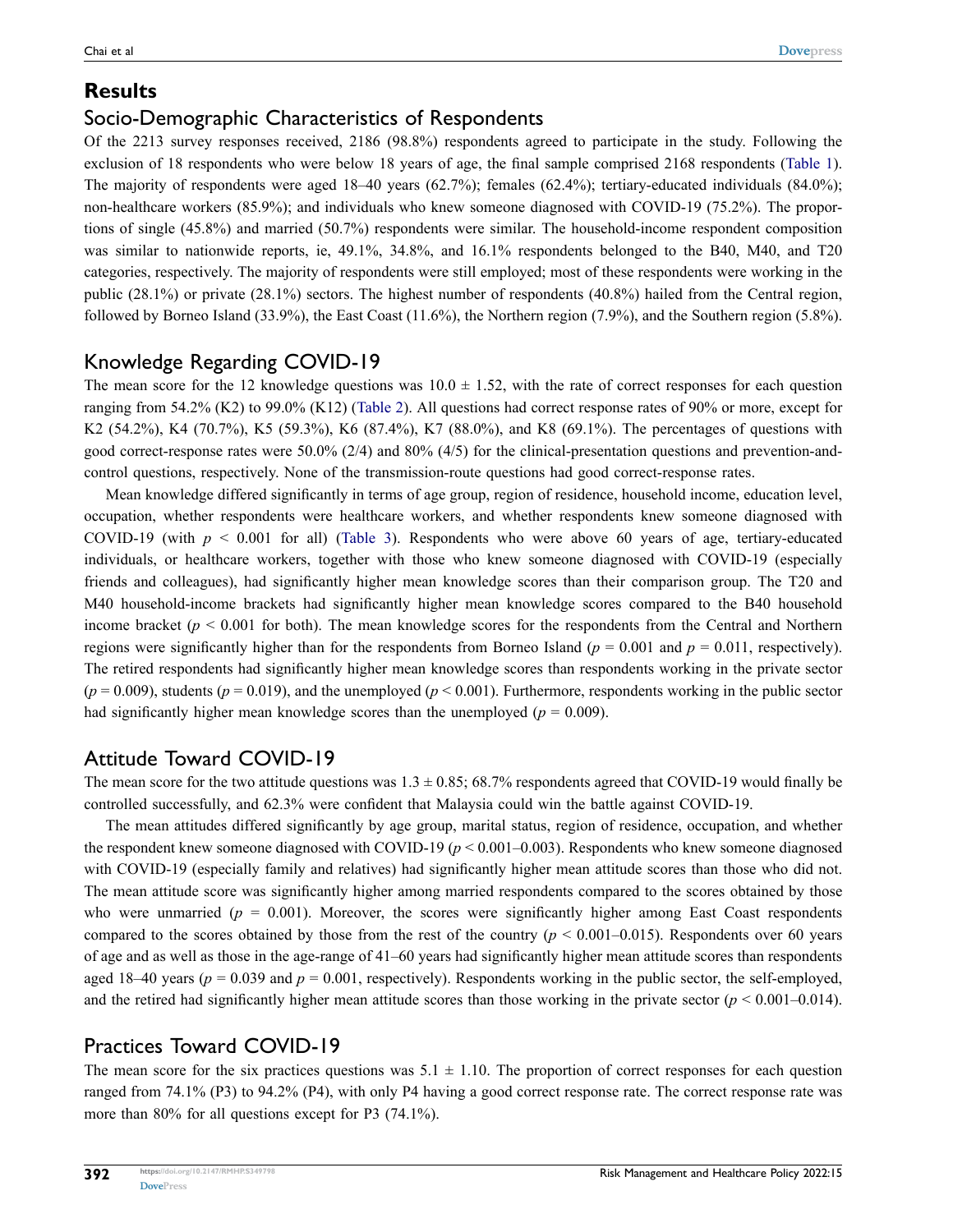| <b>Demographic Characteristics</b>          | <b>Total Respondents,</b><br>$n = 2168$ |
|---------------------------------------------|-----------------------------------------|
| Age group, n (%)                            |                                         |
| 18-40 years                                 | 1359 (62.7)                             |
| 41-60 years                                 | 608 (28.0)                              |
| Over 60 years                               | 201(9.3)                                |
| Gender, n (%)                               |                                         |
| Male                                        | 816 (37.6)                              |
| Female                                      | 1352 (62.4)                             |
| Marital status, n (%)                       |                                         |
| Single                                      | 994 (45.9)                              |
| Married                                     | 1102(50.8)                              |
| Widowed/separated                           | 72 (3.3)                                |
| Region, n (%)                               |                                         |
| Central                                     | 884 (40.8)                              |
| Eastern                                     | 252 (11.6)                              |
| Northern                                    | 171 (7.9)                               |
| Southern                                    | 126(5.8)                                |
| Borneo                                      | 735 (33.9)                              |
| Household income, n (%)                     |                                         |
| <b>B40</b>                                  | 1065(49.1)                              |
| M40                                         | 754 (34.8)                              |
| T20                                         | 349 (16.1)                              |
| Education level, n (%)                      |                                         |
| <b>Tertiary</b>                             | 1822 (84.0)                             |
| Secondary and below                         | 346 (16.0)                              |
| Occupation, n (%)                           |                                         |
| Public sector                               | 610(28.1)                               |
| Private sector                              | 609(28.1)                               |
| Self-employed                               | 194(8.9)                                |
| Retired                                     | 163(7.5)                                |
| Student                                     | 397 (18.3)                              |
| Unemployed                                  | 195 (9.0)                               |
| Healthcare workers, n (%)                   |                                         |
| No                                          | 1863 (85.9)                             |
| Yes                                         | 305(14.1)                               |
| Knew someone diagnosed with COVID-19, n (%) |                                         |
| No                                          | 538 (24.8)                              |
| Yes                                         | 1630 (75.2)                             |
| Household members                           | 77 (3.6)                                |
| <b>Families</b>                             | 225 (10.4)                              |
| <b>Relatives</b>                            | 554 (25.6)                              |
| Friends                                     | 949 (43.8)                              |
| Colleagues                                  | 528 (34.4)                              |
| Neighbors                                   | 374 (17.3)                              |

<span id="page-4-0"></span>**Table 1** Socio-Demographic Characteristics of the Respondents of the Study

**Abbreviations**: B40, lowest 40% of family income group in Malaysia; M40, middle 40% of family income group in Malaysia; T20, top 20% of family income group in Malaysia; COVID-19, coronavirus 2019.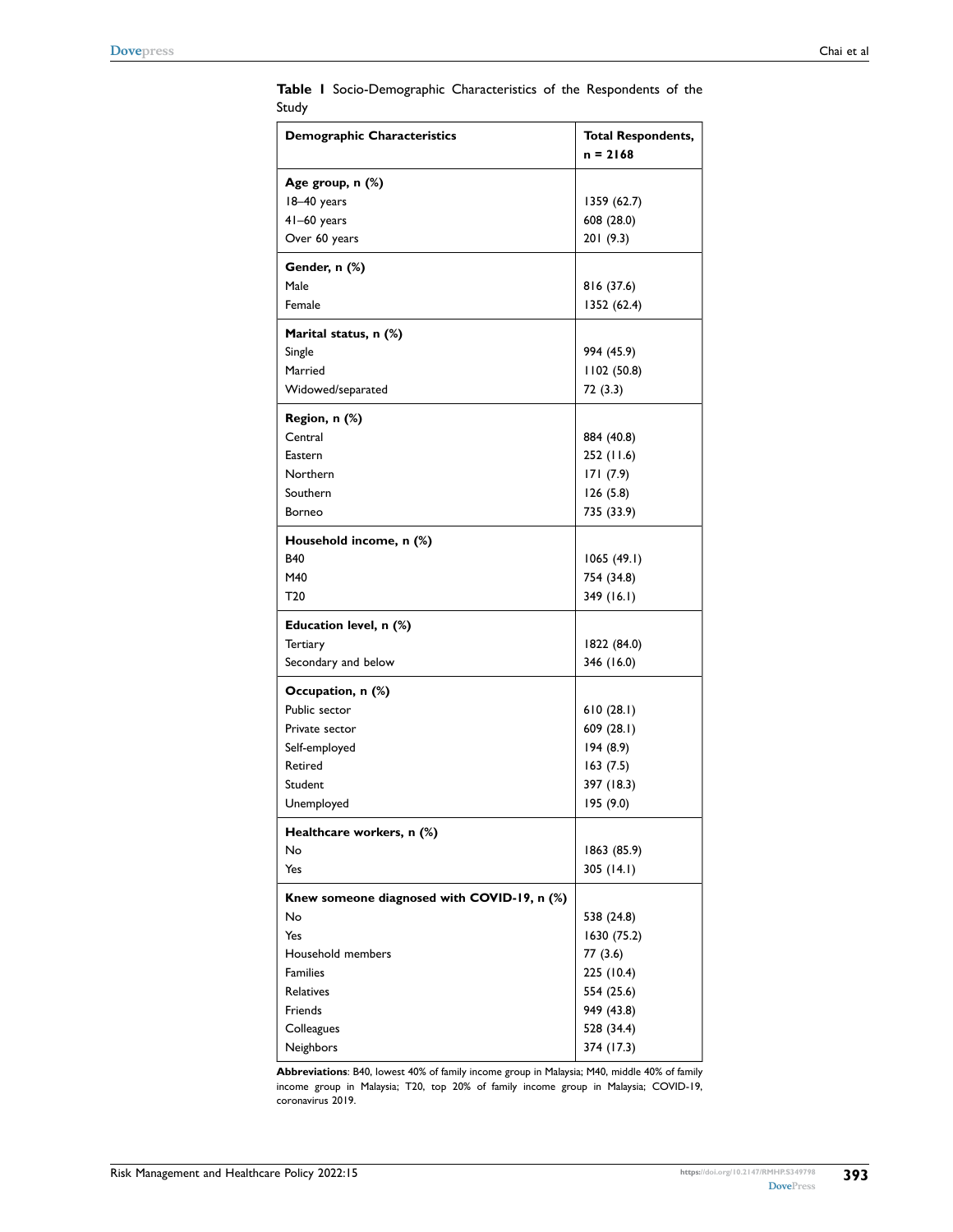#### <span id="page-5-0"></span>**Table 2** Respondents Answers to COVID-19 Knowledge, Attitude, and Practices Items

| Questions*                                                                                                                                                                                          | <b>Yes, n (%)</b>        | No, n (%)       | Unsure, n (%) |
|-----------------------------------------------------------------------------------------------------------------------------------------------------------------------------------------------------|--------------------------|-----------------|---------------|
| K1. The main clinical symptoms of COVID-19 are fever, fatigue, dry cough, and<br>myalgia.                                                                                                           | 1952 (90.0)*             | 91(4.2)         | 125(5.8)      |
| K2. Unlike the common cold, stuffy nose, runny nose, and sneezing are less<br>common in persons infected with the COVID-19 virus.                                                                   | $1176 (54.2)^*$          | 520 (24.0)      | 472 (21.8)    |
| K3. Currently there is no effective cure for COVID-19, but early symptomatic<br>and supportive treatment can help most patients recover from the infection.                                         | 2007 (92.6)*             | 57(2.6)         | 104(4.8)      |
| K4. Not all persons with COVID-19 will develop to severe cases. Only those<br>who are elderly, have chronic illnesses, and are obese are more likely to be<br>severe cases.                         | 1533 (70.7)*             | 472 (21.8)      | 163(7.5)      |
| K5. Eating or contacting wild animals would result in the infection by the<br>COVID-19 virus.                                                                                                       | 250 (11.5)               | 1286 (59.3)*    | 632 (29.2)    |
| K6. Persons with COVID-19 cannot infect the virus to others when a fever is<br>not present.                                                                                                         | 71(3.3)                  | 1895 (87.4)*    | 202 (9.3)     |
| K7. The COVID-19 virus spreads via respiratory droplets of infected individuals.                                                                                                                    | 1908 (88.0)*             | 118(5.4)        | 142(6.5)      |
| K8. Ordinary residents can wear general medical masks to prevent the infection<br>by the COVID-19 virus.                                                                                            | $1498 (69.1)^*$          | 553 (25.5)      | 117(5.4)      |
| K9. It is not necessary for children and young adults to take measures to prevent<br>the infection by the COVID-19 virus.                                                                           | 68(3.1)                  | 2078 (95.8)*    | 22(1.0)       |
| K10. To prevent the infection by COVID-19, individuals should avoid going to<br>crowded places such as train stations and avoid taking public transportations.                                      | 2116 (97.6)*             | 33 $(1.5)$      | 19(0.9)       |
| K11. Isolation and treatment of people who are infected with the COVID-19<br>virus are effective ways to reduce the spread of the virus.                                                            | 2105 (97.1)*             | 23(1.1)         | 40(1.8)       |
| K12. People who have contact with someone infected with the COVID-19 virus<br>should be immediately isolated in a proper place. In general, the observation<br>period is 10-14 days.                | 2146 (99.0)*             | 11(0.5)         | 11(0.5)       |
| AI. Do you agree that COVID-19 will finally be successfully controlled?                                                                                                                             | 1490 $(68.7)^{\#}$       | 208 (9.6)       | 470 (21.7)    |
| A2. Do you have confidence that Malaysia can win the battle against the COVID-<br>19 virus?                                                                                                         | 1351 $(62.3)^{#}$        | 328 (15.1)      | 489 (22.6)    |
| PI. In recent days before the MCO 4.0, have you gone to any crowded place?                                                                                                                          | 401 (18.5)               | $1767 (81.5)^+$ |               |
| P2. In recent days before the MCO 4.0, have you gone to any confined place?                                                                                                                         | 258(11.9)                | $1910(88.1)^+$  |               |
| P3. In recent days before the MCO 4.0, do you have close conversation with<br>non-household member?                                                                                                 | 561 (25.9)               | $1607 (74.1)^+$ |               |
| P4. In recent days before the MCO 4.0, have you worn a mask when leaving<br>home?                                                                                                                   | 2043 $(94.2)^+$          | 125(5.8)        |               |
| P5. In recent days before the MCO 4.0, have you regularly wash your hand using<br>soap and water, or hand sanitiser?                                                                                | 1929 (89.0) <sup>+</sup> | 239 (11.0)      |               |
| P6. In recent days before the MCO 4.0, have you practise caution by avoiding<br>handshakes, as well as staying at home and seeking treatment if you are<br>developing symptoms related to COVID-19? | $1817(83.8)^+$           | 351 (16.2)      |               |

Notes: \*Correct answer for knowledge. <sup>#</sup>Positive attitude towards COVID-19. <sup>+</sup>Correct answer for practices. \*Questions adapted from: Zhong BL, Luo W, Li HM, et al. Knowledge, attitudes, and practices towards COVID-19 among Chinese residents during the rapid rise period of the COVID-19 outbreak: a quick online cross-sectional<br>survey *Int J Biol Sci*. 2020;16(10):1745–1752. doi:10.7150 [licenses/by/4.0/\)](https://creativecommons.org/licenses/by/4.0/). See <http://ivyspring.com/terms> for full terms and conditions.

**Abbreviations**: COVID-19, coronavirus 2019; MCO, movement control order.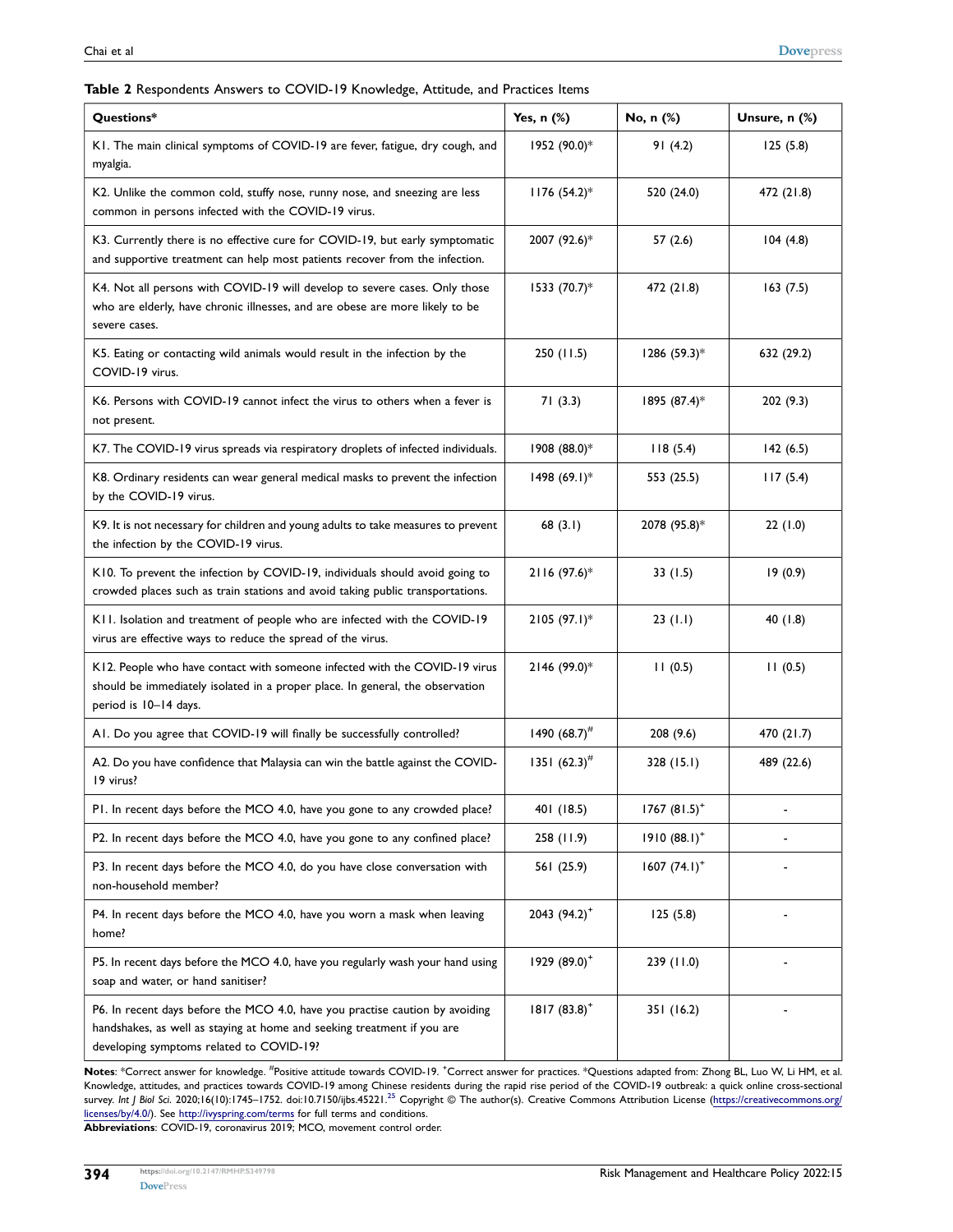<span id="page-6-0"></span>

|  |  | Table 3 Comparison of Socio-Demographic Characteristics and Mean Knowledge, Attitude, and Practices Scores |  |  |  |
|--|--|------------------------------------------------------------------------------------------------------------|--|--|--|
|  |  |                                                                                                            |  |  |  |

| <b>Demographic Characteristics</b>                                                                        | <b>Knowledge Score</b><br>Mean ± SD                                                                                   | p-value        | <b>Attitude Score</b><br>Mean ± SD                                                                                    | p-value        | <b>Practices Score</b><br>Mean ± SD                                                                                   | p-value        |
|-----------------------------------------------------------------------------------------------------------|-----------------------------------------------------------------------------------------------------------------------|----------------|-----------------------------------------------------------------------------------------------------------------------|----------------|-----------------------------------------------------------------------------------------------------------------------|----------------|
| Age group, n (%)<br>18-40 years<br>41-60 years<br>Over 60 years                                           | $9.9 \pm 1.52$<br>$10.0 \pm 1.44$<br>$10.4 \pm 1.65^a$                                                                | < 0.001        | $1.3 \pm 0.86$ <sup>f</sup><br>$1.4 \pm 0.83$<br>$1.4 \pm 0.80$                                                       | < 0.001        | $5.0 \pm 1.15^{\circ}$<br>$5.3 \pm 1.00$<br>$5.4 \pm 0.99$                                                            | < 0.001        |
| Gender, n (%)<br>Male<br>Female                                                                           | $9.9 \pm 1.62$<br>$10.0 \pm 1.45$                                                                                     | 0.112          | $1.28 \pm 0.85$<br>$1.3 \pm 0.85$                                                                                     | 0.261          | $5.0 \pm 1.21$<br>$5.2 \pm 1.02$                                                                                      | < 0.001        |
| Marital status, n (%)<br>Single<br>Married<br>Widowed/separated                                           | $9.9 \pm 1.55$<br>$10.0 \pm 1.50$<br>$10.0 \pm 1.27$                                                                  | 0.329          | $1.2 \pm 0.86$<br>$1.4 \pm 0.83$ <sup>g</sup><br>$1.3 \pm 0.83$                                                       | 0.001          | $5.0 \pm 1.17$<br>$5.2 \pm 1.04^k$<br>$5.3 \pm 0.97$                                                                  | < 0.001        |
| Region, n (%)<br>Central<br>Southern<br><b>Northern</b><br>Eastern                                        | $10.1 \pm 1.52$<br>$9.9 \pm 1.42$<br>$10.2 \pm 1.40$<br>$10.0 \pm 1.43$                                               | 0.001          | $1.3 \pm 0.84$<br>$1.3 \pm 0.85$<br>$1.4 \pm 0.84$<br>$1.7 \pm 0.64^h$                                                | < 0.001        | $5.2 \pm 1.07$ <sup>1</sup><br>$5.2 \pm 1.11$<br>$5.1 \pm 1.13$<br>$5.1 \pm 1.13$                                     | 0.010          |
| Borneo<br>Household income, n (%)<br><b>B40</b><br>M40<br>T <sub>20</sub>                                 | $9.8 \pm 1.57^{\rm b}$<br>$9.7 \pm 1.63^{\circ}$<br>$10.2 \pm 1.40$<br>$10.3 \pm 1.28$                                | < 0.001        | $1.3 \pm 0.88$<br>$1.3 \pm 0.84$<br>$1.3 \pm 0.86$<br>$1.3 \pm 0.84$                                                  | 0.492          | $5.0 \pm 1.12$<br>$5.0 \pm 1.17^m$<br>$5.2 \pm 1.00$<br>$5.2 \pm 1.08$                                                | < 0.001        |
| Education level, n (%)<br><b>Tertiary</b><br>Secondary and below                                          | $10.1 \pm 1.46$<br>$9.5 \pm 1.71$                                                                                     | < 0.001        | $1.3 \pm 0.85$<br>$1.3 \pm 0.86$                                                                                      | 0.895          | $5.1 \pm 1.10$<br>$5.1 \pm 1.12$                                                                                      | 0.460          |
| Occupation, n (%)<br>Public sector<br>Private sector<br>Self-employed<br>Retired<br>Student<br>Unemployed | $10.1 \pm 1.45^d$<br>$9.9 \pm 1.46$<br>$10.0 \pm 1.54$<br>$10.4 \pm 1.69^{\circ}$<br>$9.9 \pm 1.49$<br>$9.6 \pm 1.79$ | < 0.001        | $1.4 \pm 0.83$<br>$1.2 \pm 0.88$ <sup>i</sup><br>$1.4 \pm 0.81$<br>$1.5 \pm 0.78$<br>$1.3 \pm 0.84$<br>$1.3 \pm 0.88$ | < 0.001        | $5.2 \pm 1.09$<br>$5.0 \pm 1.16$<br>$5.1 \pm 1.17$<br>$5.4 \pm 0.88$ <sup>n</sup><br>$5.0 \pm 1.10$<br>$5.2 \pm 1.00$ | 0.007          |
| Healthcare workers, n (%)<br>No<br>Yes                                                                    | $9.9 \pm 1.55$<br>$10.4 \pm 1.24$                                                                                     | < 0.001        | $1.3 \pm 0.86$<br>$1.4 \pm 0.81$                                                                                      | 0.064          | $5.1 \pm 1.10$<br>$5.3 \pm 1.10$                                                                                      | 0.012          |
| Know someone diagnosed with<br>COVID-19, n (%)<br>No<br>Yes                                               | $9.7 \pm 1.78$<br>$10.1 \pm 1.43$                                                                                     | < 0.001        | $1.2 \pm 0.89$<br>$1.3 \pm 0.83$                                                                                      | 0.003          | $5.2 \pm 1.04$<br>$5.1 \pm 1.12$                                                                                      | 0.137          |
| Household members<br>Yes<br>No<br><b>Families</b><br>Yes<br>No                                            | $10.3 \pm 1.26$<br>$10.0 \pm 1.53$<br>$10.2 \pm 1.37$<br>$10.0 \pm 1.53$                                              | 0.084<br>0.059 | $1.3 \pm 0.80$<br>$1.3 \pm 0.85$<br>$1.4 \pm 0.78$<br>$1.3 \pm 0.86$                                                  | 0.873<br>0.024 | $4.9 \pm 1.27$<br>$5.1 \pm 1.10$<br>$5.1 \pm 1.05$<br>$5.1 \pm 1.11$                                                  | 0.126<br>0.373 |

(*Continued*)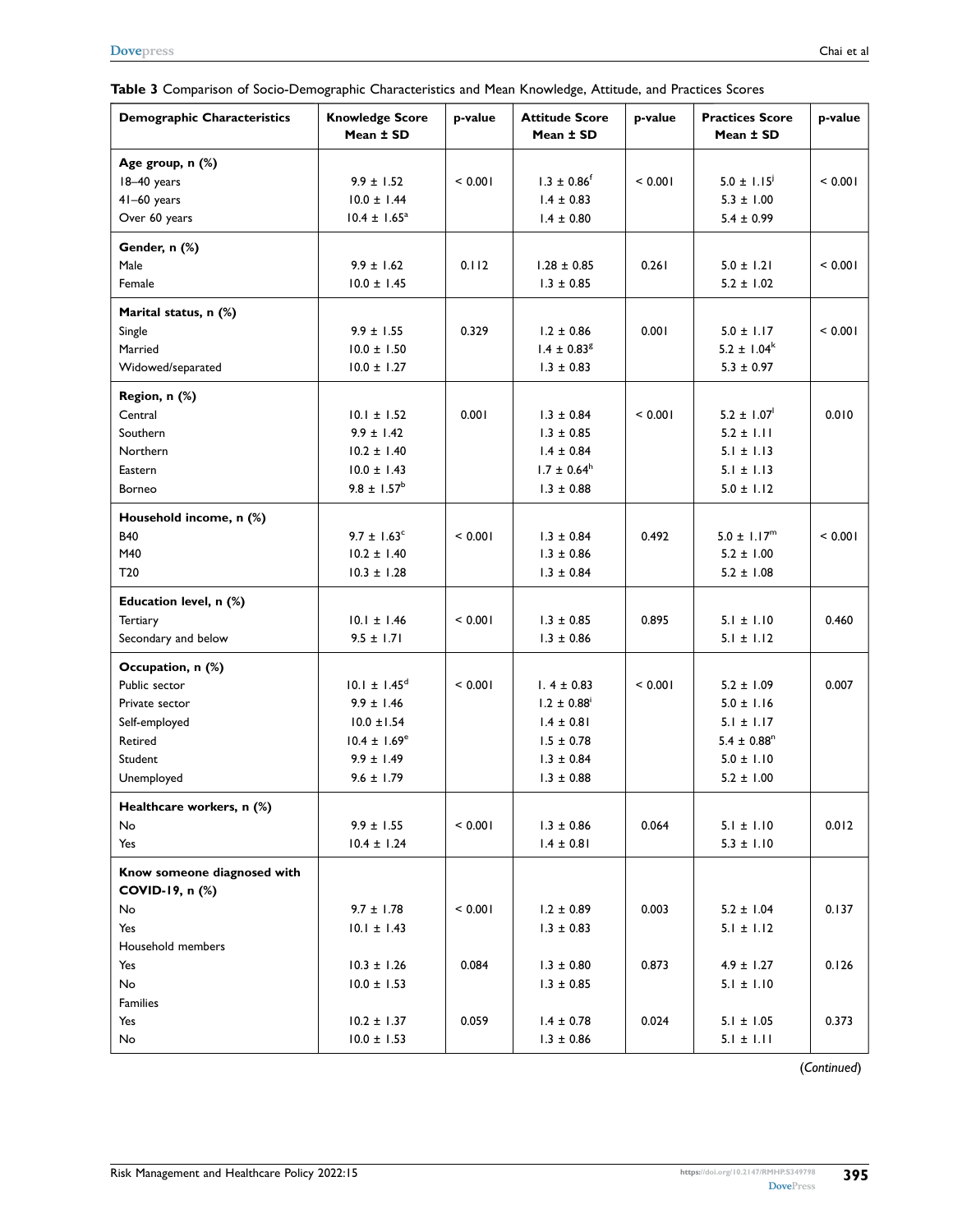#### **Table 3** (Continued).

| <b>Demographic Characteristics</b> | <b>Knowledge Score</b><br>Mean ± SD | p-value | <b>Attitude Score</b><br>Mean ± SD | p-value | <b>Practices Score</b><br>Mean ± SD | p-value |
|------------------------------------|-------------------------------------|---------|------------------------------------|---------|-------------------------------------|---------|
| Relatives                          |                                     |         |                                    |         |                                     |         |
| Yes                                | $10.1 \pm 1.57$                     | 0.212   | $1.4 \pm 0.81$                     | 0.018   | $5.0 \pm 1.14$                      | 0.040   |
| No                                 | $10.0 \pm 1.50$                     |         | $1.3 \pm 0.86$                     |         | $5.1 \pm 1.09$                      |         |
| Friends                            |                                     |         |                                    |         |                                     |         |
| Yes                                | $10.1 \pm 1.42$                     | < 0.001 | $1.3 \pm 0.85$                     | 0.971   | $5.1 \pm 1.14$                      | 0.084   |
| No                                 | $9.9 \pm 1.58$                      |         | $1.3 \pm 0.85$                     |         | $5.2 \pm 1.07$                      |         |
| Colleagues                         |                                     |         |                                    |         |                                     |         |
| Yes                                | $10.2 \pm 1.26$                     | < 0.001 | $1.4 \pm 0.83$                     | 0.204   | $5.1 \pm 1.13$                      | 0.621   |
| No                                 | $9.9 \pm 1.59$                      |         | $1.3 \pm 0.86$                     |         | $5.1 \pm 1.10$                      |         |
| Neighbors                          |                                     |         |                                    |         |                                     |         |
| Yes                                | $10.1 \pm 1.42$                     | 0.181   | $1.3 \pm 0.84$                     | 0.452   | $5.2 \pm 1.05$                      | 0.282   |
| <b>No</b>                          | $10.0 \pm 1.54$                     |         | $1.3 \pm 0.85$                     |         | $5.1 \pm 1.11$                      |         |

Notes: Significantly different in post-hoc analysis; Knowledge score; <sup>a</sup>Higher than 41–60 years and 18–40 years; <sup>b</sup>Lower than Central and Northern region; <sup>c</sup>Lower than M40 and T20; <sup>d</sup>Higher than unemployed; <sup>e</sup>Higher than private sector, student, and unemployed. Attitude score; <sup>f</sup>Lower than 41–60 years and over 60 years; <sup>g</sup>Higher than single; <sup>h</sup>Higher than Central, Southern, Northern, and Borneo region; <sup>'</sup>Lower than public sector, self-employed, and retired. Practices score; <sup>'</sup>Lower than 41–60 years and over 60 years; <sup>k</sup>Higher than single; <sup>!</sup>Higher than Borneo zone; <sup>m</sup>Lower than M40 and T20; <sup>n</sup>Higher than private sector and student.

**Abbreviations**: SD, standard deviation; B40, lowest 40% of family income group in Malaysia; M40, middle 40% of family income group in Malaysia; T20, top 20% of family income group in Malaysia; COVID-19, coronavirus 2019.

The means pertaining to practices differed significantly by age group, gender, marital status, region of residence, household income, occupation, and whether the respondents were healthcare workers ( $p \le 0.001 - 0.012$ ). Females and healthcare workers had significantly higher scores pertaining to mean practices, married respondents had significantly higher mean scores for practices compared to the scores obtained by unmarried respondents ( $p < 0.001$ ). Moreover, respondents from the Central region had significantly higher mean scores for practices than the scores obtained by those from Borneo Island (*p* = 0.005). Respondents over 60 years of age and those in the age-range of 41–60 years had significantly higher scores for practices than the scores obtained by respondents aged  $18-40$  years ( $p < 0.001$  for both). The T20 and M40 income groups had significantly higher scores pertaining to practices compared to the scores obtained by individuals from the B40 income group ( $p = 0.004$  and  $p < 0.001$ , respectively). Retired respondents had significantly higher mean scores for practices compared to the scores obtained by those working in the private sector and students' scores ( $p = 0.013$  and  $p = 0.004$ , respectively).

#### Correlations Between COVID-19 Knowledge, Attitude, and Practices

The correlations between knowledge and attitude  $(r = 0.078, n = 2168, p < 0.001)$  and those between knowledge and practices ( $r = 0.070$ ,  $n = 2168$ ,  $p = 0.001$ ) were very small; no correlations were found between attitude and practices ( $r =$  $-0.013$ , n = 2168,  $p = 0.530$ ).

#### Multivariate Analyses for COVID-19 Knowledge, Attitude, and Practices

The multivariate analyses revealed that age, household income, education level, occupation, occupation status as healthcare workers, and acquaintance with someone diagnosed with COVID-19 were significant knowledge predictors (*p* < 0.05 for all). Furthermore, age and acquaintance with someone diagnosed with COVID-19 ( $p < 0.05$  for both) were significant predictors of attitude. Furthermore, age, gender, residential region, household income, being a healthcare worker, and knowing someone diagnosed with COVID-19 were significant predictors in terms of practices ( $p < 0.05$  for all).

# **Discussion**

The respondents for this online nationwide cross-sectional survey conducted in the later COVID-19 pandemic stage in Malaysia primarily comprised young adults, females, tertiary-educated individuals, non-healthcare workers residing in the Central region of Peninsular Malaysia or Borneo Island, and individuals who knew someone (mainly friends,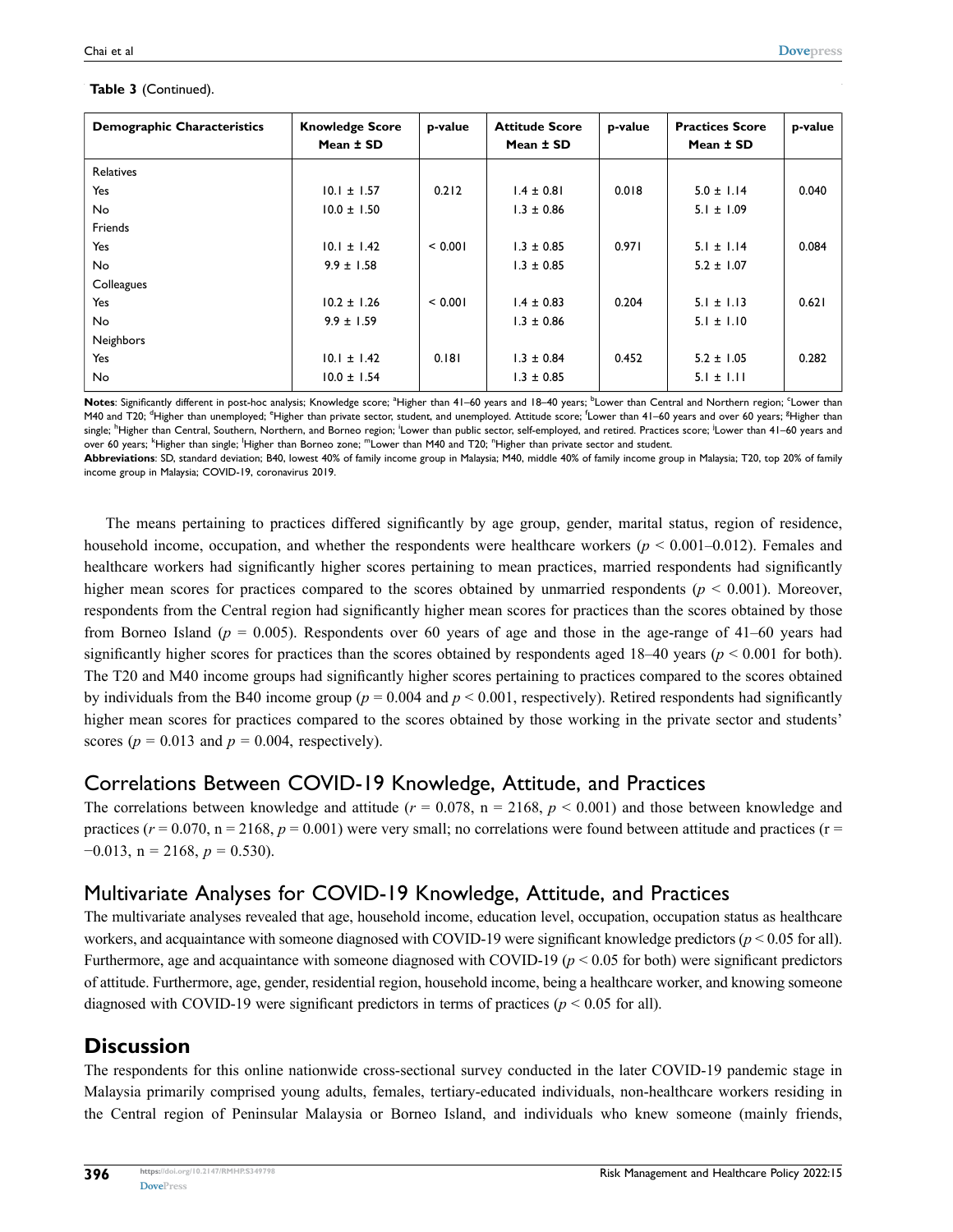colleagues, or relatives) having been diagnosed with COVID-19. Although most respondents scored well on half of the COVID-19 knowledge-based questions, their COVID-19 practices were inadequate and their attitudes toward COVID-19 control poor.

After 18-months from the first COVID-19 case in Malaysia, the respondents had sufficient knowledge regarding the prevention and control of COVID-19; however, their knowledge in terms of clinical presentations and COVID-19 transmission modes was inadequate and needed further improvement. The respondents were not very optimistic about the control of COVID-19 in Malaysia; however, they were more optimistic about the virus being controlled at a global level. Even though wearing a mask is mandatory in Malaysia, 5.8% respondents admitted that they did not wear a mask when leaving home. Despite the intensive nationwide 3*C*s and 3*W*s campaigns, a quarter of the respondents continued to have close conversations with non-household members; moreover, one-fifth of the respondents continued frequenting crowded places and were not cautious about COVID-19. Finally, one-tenth of the respondents continued visiting confined areas and did not practice regular hand hygiene.

<span id="page-8-1"></span><span id="page-8-0"></span>Generally, it was found that young adults and those working in the private sector had lower KAP toward COVID-19, possibly because young adults have been told they are unlikely to suffer serious illness from or develop complications following a COVID-19 infection.<sup>27</sup> Such an attitude is likely to have reduced their levels of concern with regard to the disease. Some respondents working in the private sector were employed as manual workers; as a result, their knowledge of COVID-19 was low. In addition, their non-compliance with COVID-19 preventive measures was high because of their crowded and confined workplaces[.28](#page-11-27) Furthermore, the high COVID-19 incidence among manual workers in factories and construction sites could have made these respondents less optimistic.<sup>[29](#page-11-28)</sup> Respondents from the lower-income groups especially those from the B40 group—lacked COVID-19 knowledge and did not follow the essential COVID-19 practices. This lack of knowledge stemmed from their lower education levels, whereas the inadequate adherence to COVID-19 practices was owing to the fact that they were manual workers and unable to work from home.<sup>[30](#page-12-0)</sup> In other words, the need to visit their workplaces regularly could have increased the risk of violating the 3*C*s.

<span id="page-8-7"></span><span id="page-8-6"></span><span id="page-8-5"></span><span id="page-8-4"></span><span id="page-8-3"></span><span id="page-8-2"></span>Respondents from Borneo Island particularly lacked COVID-19 knowledge and did not adhere to the practices. This lack of knowledge and nonadherence to practices could have stemmed from their limited access to COVID-19 prevention information resources. In particular, those hailing from rural areas with inadequate network coverage could not access such information.<sup>[31](#page-12-1)</sup> The East Coast respondents had more optimistic attitudes because the COVID-19 incidence was lower in this area;<sup>[32](#page-12-2)</sup> however, single respondents were were less optimistic, possibly because they had less family and social support.<sup>[33](#page-12-3)</sup> Moreover, they may have been unable to adhere to COVID-19 practices because they lived alone and, therefore, did not have the responsibility of protecting their close family members from being infected.<sup>[34](#page-12-4)</sup> Owing to their training, healthcare workers had better COVID-19 knowledge and adhered to COVID-19 practices more consistently than the others. Respondents who knew someone diagnosed with COVID-19 displayed more knowledge and better attitude pertaining to this subject compared to the other respondents.<sup>[35](#page-12-5)</sup> This increased awareness and better attitude was possibly because this type of event could have promoted health-seeking behaviors, including obtaining more information from books, mass media, and the Internet. Females were found to have better COVID-19 practices than males because they were less likely to engage in "risk-taking" behaviors.<sup>[36](#page-12-6)</sup>

<span id="page-8-10"></span><span id="page-8-9"></span><span id="page-8-8"></span>The COVID-19 KAP of the respondents in this study was different from the KAP reported during the early COVID-19 pandemic stage. Using a similar questionnaire, Azlan et al reported an almost similar knowledge percentage (35.7– 99.1%) but better attitude percentages (83.1–95.5%) during the MCO  $1.0<sup>22</sup>$  Although the majority of the respondents in their study avoided going to crowded places and practiced hand hygiene, only half of them wore a mask when leaving home. During the MCO 4.0, the respondents in this study were not too optimistic about the ability to control COVID-19; this lack of optimism could be for several reasons, some of which are as follows: 1. The daily new COVID-19 cases and deaths were significantly higher during MCO 4.0 than MCO  $1.0<sup>9</sup>$  $1.0<sup>9</sup>$  $1.0<sup>9</sup>$  2. The COVID-19 pandemic remained uncontrolled despite three rounds of MCO in the past 18-months. 3. The emergence of the variants was resulting in a rebound in COVID-19 cases in the neighboring countries such as Indonesia and India.<sup>[37](#page-12-7)</sup> A larger number of respondents wore masks when leaving home during the MCO 4.0 compared to MCO 1.0 possibly because by this time, there was an adequate supply of personal protective devices and wearing masks in public places had become mandatory.<sup>22</sup>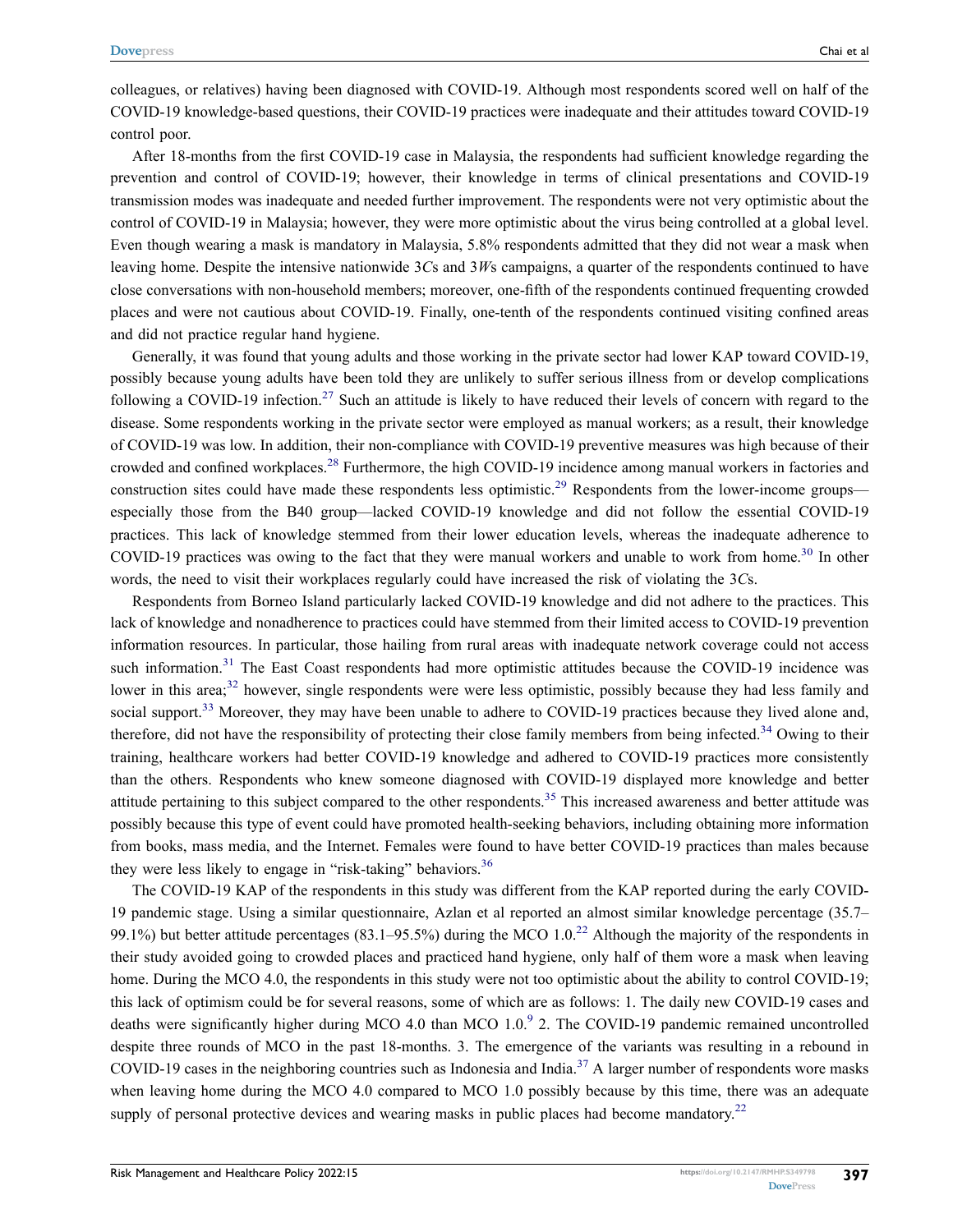<span id="page-9-2"></span><span id="page-9-1"></span>Several studies reported public KAPs in other countries from the early COVID-19 pandemic stage. A multinational study involving 22 countries reported fair knowledge and attitude and good COVID-19 practices.<sup>[38](#page-12-8)</sup> In China, Zhong et al and Gao et al reported a good COVID-19 KAP among people in Hubei province and nationwide, respectively,<sup>[25,](#page-11-24)[34](#page-12-4)</sup> The findings of Zhong et al and Gao et al's studies revealed that the KAPs were lower among younger, unmarried, and less educated respondents as well as among non-healthcare workers and respondents from rural areas. These findings were consistent with the results of this study. A good COVID-19 KAP was reported among the public in Saudi Arabia, especially among the elderly and females.<sup>[39](#page-12-9)</sup> In contrast, a moderate COVID-19 KAP level was reported among Indonesian residents during the pandemic,<sup>[40](#page-12-10)</sup> and a poor COVID-19 KAP was found in Thailand and Bangladesh.<sup>[41,](#page-12-11)[42](#page-12-12)</sup> However, the study in Thailand was focused on less-educated villagers from the northern part of the country, and the majority of the respondents in the second study were young and unmarried and were students. A survey of less-educated, lower-income minorities in Hong Kong reported less knowledge but good attitude and practices.<sup>[43](#page-12-13)</sup> However, contrary results were obtained among the public in the United States, the United Kingdom,<sup>[44](#page-12-14)</sup> and low-income house-holds in the Philippines.<sup>[45](#page-12-15)</sup> None of these individuals adequately followed COVID-19 practices despite possessing sound knowledge of the symptoms and transmission routes. Therefore, these studies did not yield similar results as this study.

<span id="page-9-6"></span><span id="page-9-5"></span><span id="page-9-4"></span><span id="page-9-3"></span><span id="page-9-0"></span>The studies conducted during the COVID-19 pandemic early stage consistently reported strong positive correla-tions between the KAP components,<sup>[25,](#page-11-24)[34,](#page-12-4)[46–](#page-12-16)[48](#page-12-17)</sup> except for a study by Masoud et al (knowledge–attitude,  $r = 0.05$ ; knowledge–practices,  $r = 0.12$ ).<sup>[38](#page-12-8)</sup> However, in the present study, respondents displayed sound COVID-19 knowledge but poor attitudes and inadequate practices. Low correlations were found between knowledge and attitude and knowledge and practices; no correlation was found between attitude and practices. Because other studies had been conducted earlier in the COVID-19 pandemic, the respondents in this study had perhaps been provided with considerable information on the subject by mass media over a period of time, resulting in increased COVID-19 knowledge. Attitudes toward COVID-19 were mainly influenced by the disease control at a particular time, with the length of this pandemic and persistent poor control of COVID-19 possibly leading to the less optimistic attitudes of respondents. The COVID-19 practices were influenced by Malaysia's regulations; however, because of the prolonged pandemic period, respondents may have been experiencing "pandemic fatigue" and "burnout" owing to the strict regulations; consequently, they had perhaps begun violating the COVID-19 prevention measures.[49](#page-12-18) The re-opening of the economy may have also contributed partially to the poor practices owing to workplace hazards such as poor ventilation and crowding.<sup>[30](#page-12-0)</sup>

<span id="page-9-7"></span>This study is among the very few researches having investigated the KAP toward COVID-19 among the general population in the later stages of the COVID-19 pandemic. The strengths of this study were its large sample size and the fact that it was conducted during a surge in COVID-19 cases. The temporal patterns of the COVID-19 KAP among the public were examined, and the respondents' practices were comprehensively evaluated in accordance with the government's 3*C*s and 3*W*s policies.

<span id="page-9-11"></span><span id="page-9-10"></span><span id="page-9-9"></span><span id="page-9-8"></span>However, there were several limitations to this study. First, snowball sampling was a non-probability sampling method. Second, the participants' responses were subjective and subject to recall bias due to the cross-sectional design of the study. However, a future study evaluating the KAP of a similar population at different time points could mitigate these limitations. Third, the majority of the respondents in this online study were youngsters, females, and tertiaryeducated individuals, implying that the more vulnerable groups, including the elderly, the less-educated, and people from rural areas may have been overlooked due to limited internet access. These groups are likely to have poorer KAP because social media and news websites—which require internet access—have acted as common sources of COVID-19 information.<sup>[50](#page-12-19)</sup> Fourth, the definition of the late or later COVID-19 pandemic stage was not standardized because it has ranged from three to six months after the onset of COVID-19 outbreak in other studies.<sup>[51](#page-12-20)[,52](#page-12-21)</sup> In Malaysia, the COVID-19 pandemic exit plan, called the "National Recovery Program," was unveiled on 15th June 2021.<sup>[53](#page-12-22)</sup> Following the high vaccination rates among the adult populations, coupled with the drastic reduction in the total and severe cases, Malaysia was expected to transition from the COVID-19 pandemic to an endemic phase by the end of October 2021.<sup>[54](#page-12-23)</sup> Fifth, we did not explore if any of the respondents had been diagnosed with COVID-19, which may have been a confounding factor; however, we felt that it was not appropriate to ask these questions due to confidentiality. Sixth, the domains and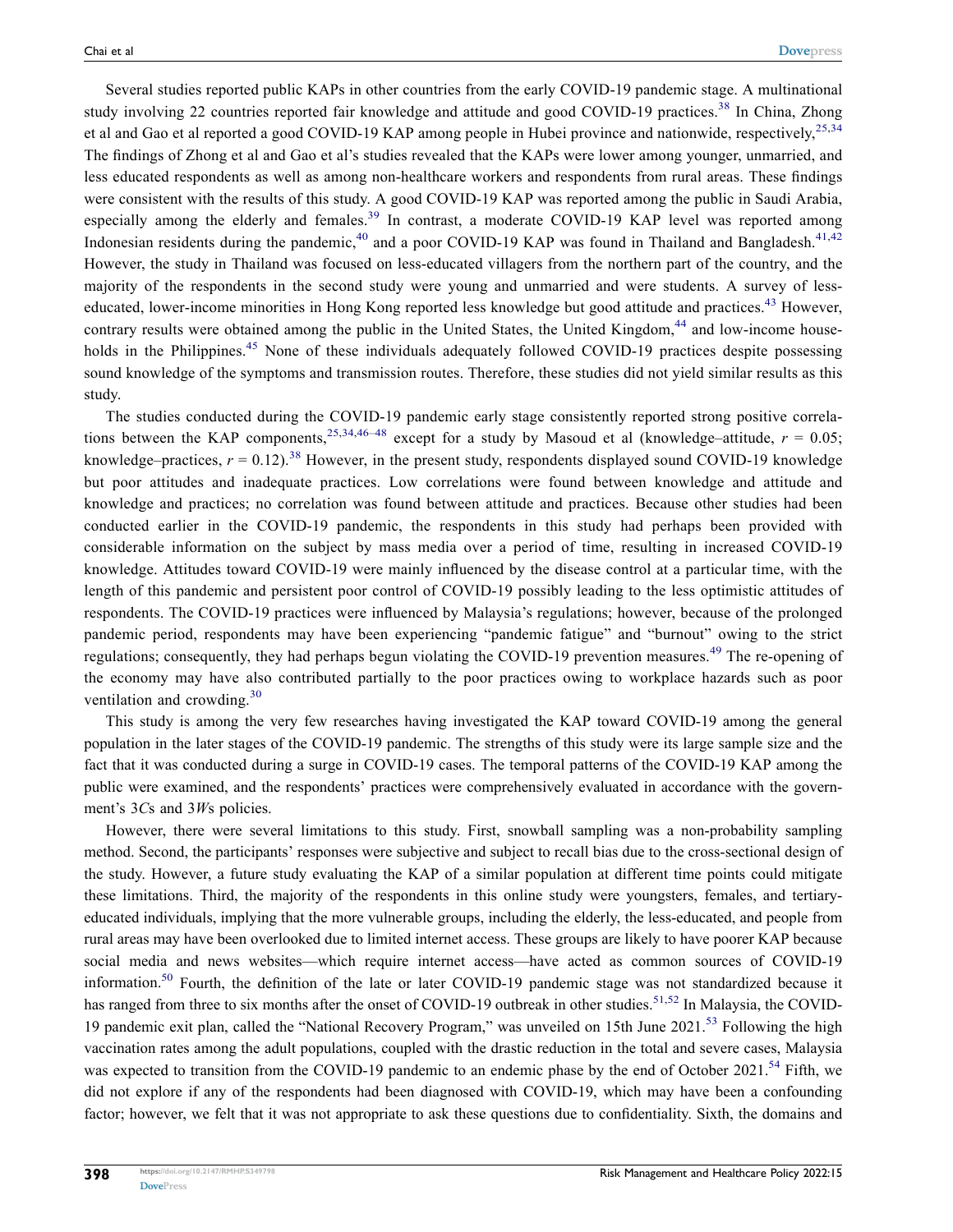concepts covered in the attitude questions were limited. Therefore, questionnaires with better COVID-19 attitude constructs should be developed in future studies. Seventh, due to time limits and study urgency, attitude was tested using only two questions, and practices were tested using only six questions. Furthermore, the validity and reliability of the practices questions were not tested.

#### **Conclusions**

This study found that even though Malaysian citizens have acquired sufficient COVID-19 knowledge during the later stages of the pandemic, their attitude toward its control is poor, and their practices regarding preventive measures is inadequate. Unlike in the early stage of the COVID-19 pandemic, sound knowledge has led to little improvement in attitude or practices during this time.

Therefore, health education during the later pandemic stage should focus on promoting a positive attitude and better practices in the public. For example, the public should be encouraged to adopt the correct attitude towards practices that can prevent COVID-19. Their knowledge of the practices should also be enhanced and the rationale for the 3*C*s and 3*W*s more clearly explained. Greater emphasis should be placed on vulnerable groups such as young adults, males, and unmarried individuals as well as less-educated people, lower-income groups, and individuals from rural areas. In short, this study provides timely insights for the government and public health organizations to establish more appropriate policies and interventions for combatting COVID-19.

#### **Abbreviations**

SARS, severe acute respiratory syndrome; SARS-CoV-1, SARS coronavirus 1; WHO, World Health Organization; SARS-CoV-2, SARS coronavirus 2; COVID-19, coronavirus 2019; MCO, movement control order; KAP, knowledge, attitude, and practices; B40, lowest 40% of family income group in Malaysia; M40, middle 40% of family income group in Malaysia; T20, top 20% of family income group in Malaysia; SD, standard deviation.

#### **Data Sharing Statement**

The datasets used and/or analysed during the current study are available from the corresponding author - Diana Leh-Ching Ng: diananglehching@gmail.com, on reasonable request.

# **Ethics Approval and Informed Consent**

The ethics approval for this study was obtained from the Medical Research and Ethics Committee of UMMC (MECID. No: 2021531 – 10185). Online written informed consent was obtained from every participant. This study was conducted in accordance with the Declaration of Helsinki.

# **Acknowledgments**

We would like to thank all the respondents who had participated in the study. We would like to thank Zhong et al for the permission to use the questionnaire,  $25$  as well as Grammarly and insta/text for improvement and correction of the manuscript.

# **Author Contributions**

All authors made a significant contribution to the work reported, whether that is in the conception, study design, execution, acquisition of data, analysis and interpretation, or in all these areas; took part in drafting, revising or critically reviewing the article; gave final approval of the version to be published; have agreed on the journal to which the article has been submitted; and agree to be accountable for all aspects of the work.

# **Funding**

This study was not funded.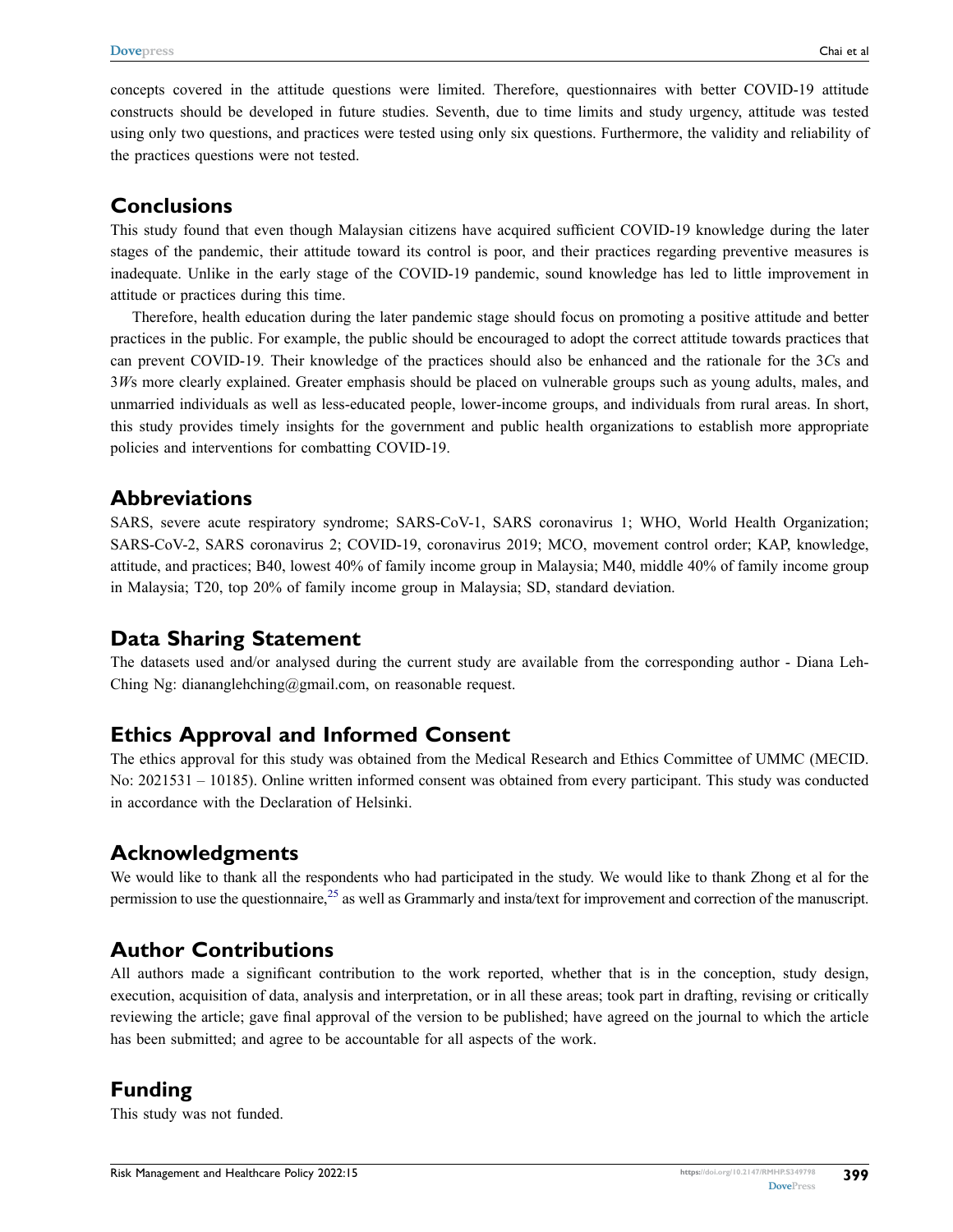#### **Disclosure**

The authors declare no conflicts of interest for this work and no potential conflicts of interest in respect to the research, authorship, and publication of this article.

# **References**

- <span id="page-11-0"></span>1. Huang C, Wang Y, Li X, et al. Clinical features of patients infected with 2019 novel coronavirus in Wuhan, China. *Lancet*. [2020](#page-0-4);395 (10223):497–506. doi:[10.1016/S0140-6736\(20\)30183-5](https://doi.org/10.1016/S0140-6736(20)30183-5)
- <span id="page-11-1"></span>2. Gorbalenya AE, Baker SC, Baric RS, et al. The species Severe acute respiratory syndrome-related coronavirus: classifying 2019-nCoV and naming it SARS-CoV-2. *Nat Microbiol*. [2020;](#page-0-5)5(4):536–544.
- <span id="page-11-2"></span>3. World Health Organisation. Naming the coronavirus disease (COVID-19) and the virus that causes it; [2020](#page-0-6). Available from: [https://www.who.int/](https://www.who.int/emergencies/diseases/novel-coronavirus-2019/technical-guidance/naming-the-coronavirus-disease-(covid-2019)-and-the-virus-that-causes-it) [emergencies/diseases/novel-coronavirus-2019/technical-guidance/naming-the-coronavirus-disease-\(covid-2019\)-and-the-virus-that-causes-it.](https://www.who.int/emergencies/diseases/novel-coronavirus-2019/technical-guidance/naming-the-coronavirus-disease-(covid-2019)-and-the-virus-that-causes-it) Accessed July 10, 2021.
- <span id="page-11-3"></span>4. Li Q, Guan X, Wu P, et al. Early transmission dynamics in Wuhan, China, of novel coronavirus–infected pneumonia. *N Engl J Med*. [2020](#page-1-0);382 (13):1199–1207. doi:[10.1056/NEJMoa2001316](https://doi.org/10.1056/NEJMoa2001316)
- <span id="page-11-4"></span>5. Centers for Disease Control and Prevention. Scientific brief: SARS-CoV-2 transmission; [2021.](#page-1-0) Available from: [https://www.cdc.gov/coronavirus/](https://www.cdc.gov/coronavirus/2019-ncov/science/science-briefs/sars-cov-2-transmission.html) [2019-ncov/science/science-briefs/sars-cov-2-transmission.html.](https://www.cdc.gov/coronavirus/2019-ncov/science/science-briefs/sars-cov-2-transmission.html) Accessed July 10, 2021.
- <span id="page-11-5"></span>6. Wilder-Smith A. COVID-19 in comparison with other emerging viral diseases: risk of geographic spread via travel. *Trop Dis Travel Med Vaccines*. [2021;](#page-1-1)7(1):3. doi:[10.1186/s40794-020-00129-9](https://doi.org/10.1186/s40794-020-00129-9)
- <span id="page-11-6"></span>7. World Health Organisation. Statement on the second meeting of the International Health Regulations (2005) Emergency committee regarding the outbreak of novel coronavirus (2019-nCoV); [2020.](#page-1-2) Available from: [https://www.who.int/news-room/detail/30–01–2020-statement-on-the-second](https://www.who.int/news-room/detail/30%201301%20132020-statement-on-the-second-meeting-of-the-international-health-regulations-(2005)-emergency-committee-regarding-the-outbreak-of-novel-coronavirus-(2019-ncov)[meeting-of-the-international-health-regulations-\(2005\)-emergency-committee-regarding-the-outbreak-of-novel-coronavirus-\(2019-ncov.](https://www.who.int/news-room/detail/30%201301%20132020-statement-on-the-second-meeting-of-the-international-health-regulations-(2005)-emergency-committee-regarding-the-outbreak-of-novel-coronavirus-(2019-ncov)). Accessed July 10, 2021.
- <span id="page-11-7"></span>8. World Health Organisation. WHO director-general's opening remarks at the media briefing on COVID-19–11 2020; [2020.](#page-1-2) Available from: [https://](https://www.who.int/dg/speeches/detail/who-director-general-s-opening-remarks-at-the-media-briefing-on-covid-19%201311-march-2020) [www.who.int/dg/speeches/detail/who-director-general-s-opening-remarks-at-the-media-briefing-on-covid-19–11-march-2020](https://www.who.int/dg/speeches/detail/who-director-general-s-opening-remarks-at-the-media-briefing-on-covid-19%201311-march-2020). Accessed July 10, 2021.
- <span id="page-11-8"></span>9. Worldometer. COVID-19 coronavirus pandemic; [2020.](#page-1-3) Available from: <https://www.worldometers.info/coronavirus/>. Accessed July 27, 2021.
- <span id="page-11-9"></span>10. Umair S, Waqas U, Faheem M. COVID-19 pandemic: stringent measures of Malaysia and implications for other countries. *Postgrad Med J*. [2021;](#page-1-4)97(1144):130–132. doi:[10.1136/postgradmedj-2020-138079](https://doi.org/10.1136/postgradmedj-2020-138079)
- <span id="page-11-10"></span>11. Shah AUM, Safri SNA, Thevadas R, et al. COVID-19 outbreak in Malaysia: actions taken by the Malaysian government. *Int J Infect Dis*. [2020;](#page-1-5)97:108–116. doi:[10.1016/j.ijid.2020.05.093](https://doi.org/10.1016/j.ijid.2020.05.093)
- <span id="page-11-11"></span>12. Tang KHD. Movement control as an effective measure against Covid-19 spread in Malaysia: an overview. *Z Gesundh Wiss*. [2020](#page-1-6);1–4. doi:[10.1007/](https://doi.org/10.1007/s10389-020-01316-w) [s10389-020-01316-w](https://doi.org/10.1007/s10389-020-01316-w)
- <span id="page-11-12"></span>13. Andrade C, Menon V, Ameen S, Kumar Praharaj S. Designing and conducting knowledge, attitude, and practice surveys in psychiatry: practical guidance. *Indian J Psychol Med*. [2020;](#page-1-7)42(5):478–481. doi:[10.1177/0253717620946111](https://doi.org/10.1177/0253717620946111)
- <span id="page-11-13"></span>14. Good BJ. *Medicine, Rationality, and Experience: An Anthropological Perspective*. Cambridge: Cambridge University Press; [1994](#page-1-8).
- <span id="page-11-14"></span>15. Yoder PS. Negotiating relevance: belief, knowledge, and practice in international health projects. *Med Anthropol Q*. [1997;](#page-1-9)11(2):131–146. doi:[10.1525/maq.1997.11.2.131](https://doi.org/10.1525/maq.1997.11.2.131)
- <span id="page-11-15"></span>16. Goodwin R, Haque S, Neto F, Myers LB. Initial psychological responses to Influenza A, H1N1 ("Swine flu"). *BMC Infect Dis*. [2009;](#page-1-10)9(1):166. doi:[10.1186/1471-2334-9-166](https://doi.org/10.1186/1471-2334-9-166)
- <span id="page-11-16"></span>17. Xiang N, Shi Y, Wu J, et al. Knowledge, attitudes and practices (KAP) relating to avian influenza in urban and rural areas of China. *BMC Infect Dis*. [2010;](#page-1-10)10(1):34. doi:[10.1186/1471-2334-10-34](https://doi.org/10.1186/1471-2334-10-34)
- <span id="page-11-17"></span>18. de Zwart O, Veldhuijzen IK, Elam G, et al. Perceived threat, risk perception, and efficacy beliefs related to SARS and other (emerging) infectious diseases: results of an international survey. *Int J Behav Med*. [2009;](#page-1-11)16(1):30–40. doi:[10.1007/s12529-008-9008-2](https://doi.org/10.1007/s12529-008-9008-2)
- <span id="page-11-18"></span>19. Person B, Sy F, Holton K, Govert B, Liang A. National center for infectious diseases scot. Fear and stigma: the epidemic within the SARS outbreak. *Emerg Infect Dis*. [2004;](#page-1-12)10(2):358–363. doi:[10.3201/eid1002.030750](https://doi.org/10.3201/eid1002.030750)
- <span id="page-11-19"></span>20. Cushing E. Late-stage pandemic is messing with your brain; [2021](#page-1-13). Available from: [https://www.theatlantic.com/health/archive/2021/03/what](https://www.theatlantic.com/health/archive/2021/03/what-pandemic-doing-our-brains/618221/)[pandemic-doing-our-brains/618221/.](https://www.theatlantic.com/health/archive/2021/03/what-pandemic-doing-our-brains/618221/) Accessed July 10, 2021.
- <span id="page-11-20"></span>21. Charan J, Biswas T. How to calculate sample size for different study designs in medical research? *Indian J Psychol Med*. [2013;](#page-1-14)35(2):121–126. doi:[10.4103/0253-7176.116232](https://doi.org/10.4103/0253-7176.116232)
- <span id="page-11-21"></span>22. Azlan AA, Hamzah MR, Sern TJ, Ayub SH, Mohamad E. Public knowledge, attitudes and practices towards COVID-19: a cross-sectional study in Malaysia. *PLoS One*. [2020;](#page-1-14)15(5):e0233668. doi:[10.1371/journal.pone.0233668](https://doi.org/10.1371/journal.pone.0233668)
- <span id="page-11-22"></span>23. Lachman ME, Teshale S, Agrigoroaei S. Midlife as a pivotal period in the life course: balancing growth and decline at the crossroads of youth and old age. *Int J Behav Dev*. [2015;](#page-2-0)39(1):20–31. doi:[10.1177/0165025414533223](https://doi.org/10.1177/0165025414533223)
- <span id="page-11-23"></span>24. Che Sulaiman NF, Sanusi NA, Muhamad S. Survey dataset of Malaysian perception on rising cost of living. *Data Brief*. [2020;](#page-2-1)28:104910. doi:[10.1016/j.dib.2019.104910](https://doi.org/10.1016/j.dib.2019.104910)
- <span id="page-11-24"></span>25. Zhong B-L, Luo W, Li H-M, et al. Knowledge, attitudes, and practices towards COVID-19 among Chinese residents during the rapid rise period of the COVID-19 outbreak: a quick online cross-sectional survey. *Int J Biol Sci*. [2020;](#page-2-2)16(10):1745–1752. doi:[10.7150/ijbs.45221](https://doi.org/10.7150/ijbs.45221)
- <span id="page-11-25"></span>26. Cohen J. *Statistical Power Analysis for the Behavioral Sciences*. 2nd ed. Routledge; [1988](#page-2-3).
- <span id="page-11-26"></span>27. Sim BLH, Chidambaram SK, Wong XC, et al. Clinical characteristics and risk factors for severe COVID-19 infections in Malaysia: a nationwide observational study. *Lancet Regional Health Western Pacific*. [2020](#page-8-0);4. doi:[10.1016/j.lanwpc.2020.100055](https://doi.org/10.1016/j.lanwpc.2020.100055)
- <span id="page-11-27"></span>28. International Labours Organisation. The socioeconomic impacts of COVID-19 in Malaysia: policy review and guidance for protecting the most vulnerable and supporting enterprises; [2020.](#page-8-1) Available from: [https://www.ilo.org/wcmsp5/groups/public/—asia/—ro-bangkok/documents/publica](https://www.ilo.org/wcmsp5/groups/public/%2014asia/%2014ro-bangkok/documents/publication/wcms_751600.pdf) [tion/wcms\\_751600.pdf.](https://www.ilo.org/wcmsp5/groups/public/%2014asia/%2014ro-bangkok/documents/publication/wcms_751600.pdf) Accessed July 10, 2021.
- <span id="page-11-28"></span>29. Blue C. Factories open during MCO despite contributing more Covid-19 clusters; [2021](#page-8-2).